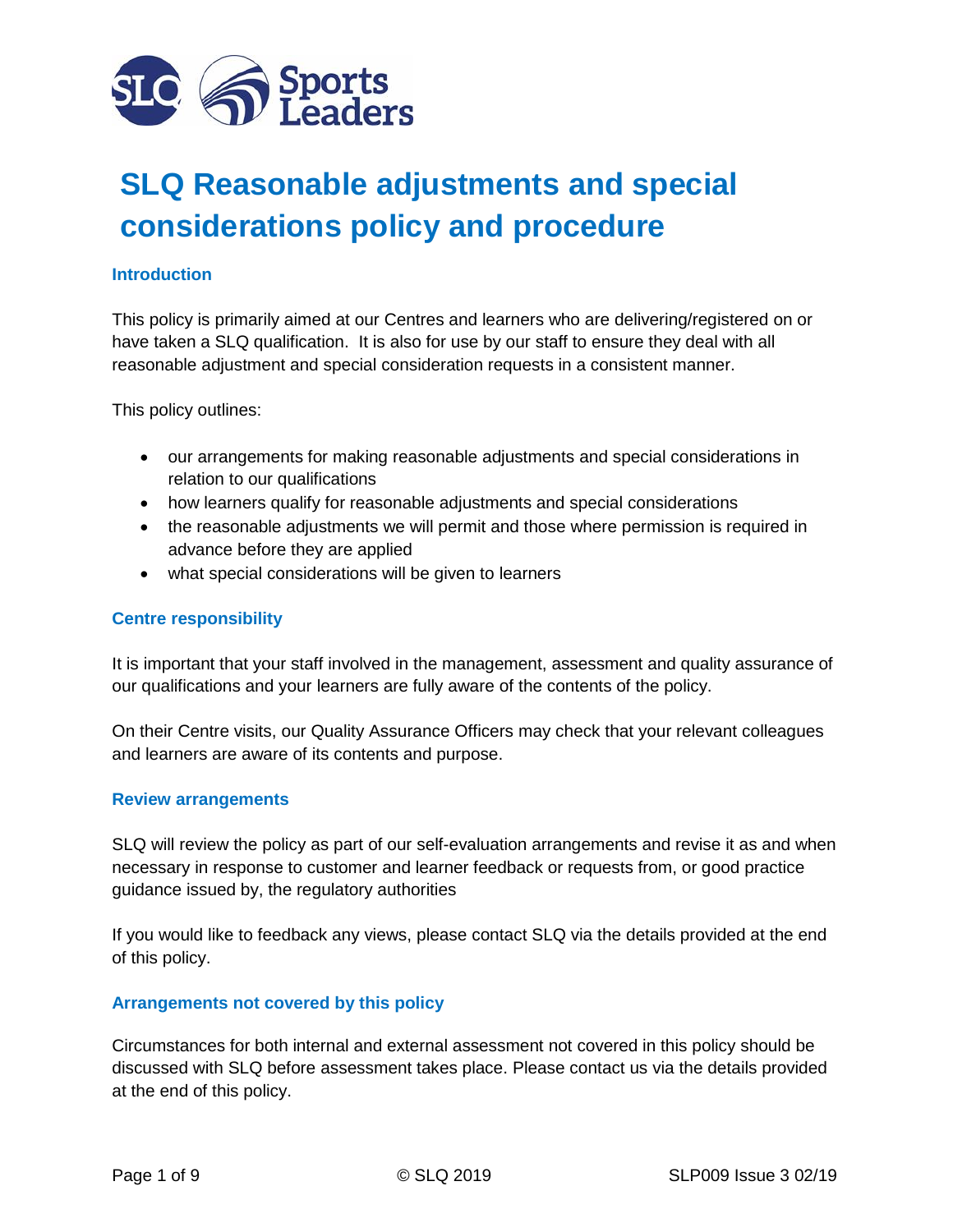

# **Appeals**

If you wish to appeal against our decision to decline requests for reasonable adjustments or special consideration arrangements, please refer to our [Appeals Policy.](https://association.sportsleaders.org/media/880481/slp001-appeals-policy-version-6-feb-19.pdf)

# **Policy overview**

SLQ is committed to complying with all current and relevant legislation in relation to the development and delivery of our qualifications and, which at the time of writing includes, but is not limited to the Equality Act 2010. We seek to uphold human rights relating to race relations, disability discrimination and special educational needs of our learners and to provide equal reasonable adjustments and special considerations for all learners registered on our qualifications.

As a Centre, we expect you to have a fair access to assessment policy in operation, which reflects the principles and guidelines of the SLQ Reasonable Adjustments and Special Considerations policy and procedure.

Assessment should be a fair test of learners' knowledge and what they are able to do, however, for some learners the usual format of assessment may not be suitable. We ensure that our qualifications and assessments do not bar learners from taking our qualifications.

We recognise that reasonable adjustments or special considerations may be required at the time of assessment for:

- disabled learners
- learners with specific learning needs
- learners with a medical condition
- learners that are indisposed at the time of the assessment.

The provision for reasonable adjustments and special consideration arrangements is made to ensure that learners receive recognition of their achievement so long as the equity, validity and reliability of the assessments can be assured. Such arrangements are **not** concessions to make assessment easier for learners, nor advantages to give learners a head start.

There are two ways in which access to fair assessment can be maintained:

- through reasonable adjustments and
- through special considerations.

SLQ in conjunction with this policy have a [Reasonable Adjustment and Special Considerations](https://association.sportsleaders.org/media/880498/reasonable-adjustements-and-special-consideration-policy-feb-2019-1.pdf)  [guidance](https://association.sportsleaders.org/media/880498/reasonable-adjustements-and-special-consideration-policy-feb-2019-1.pdf) document. The guidance document outlines known areas where reasonable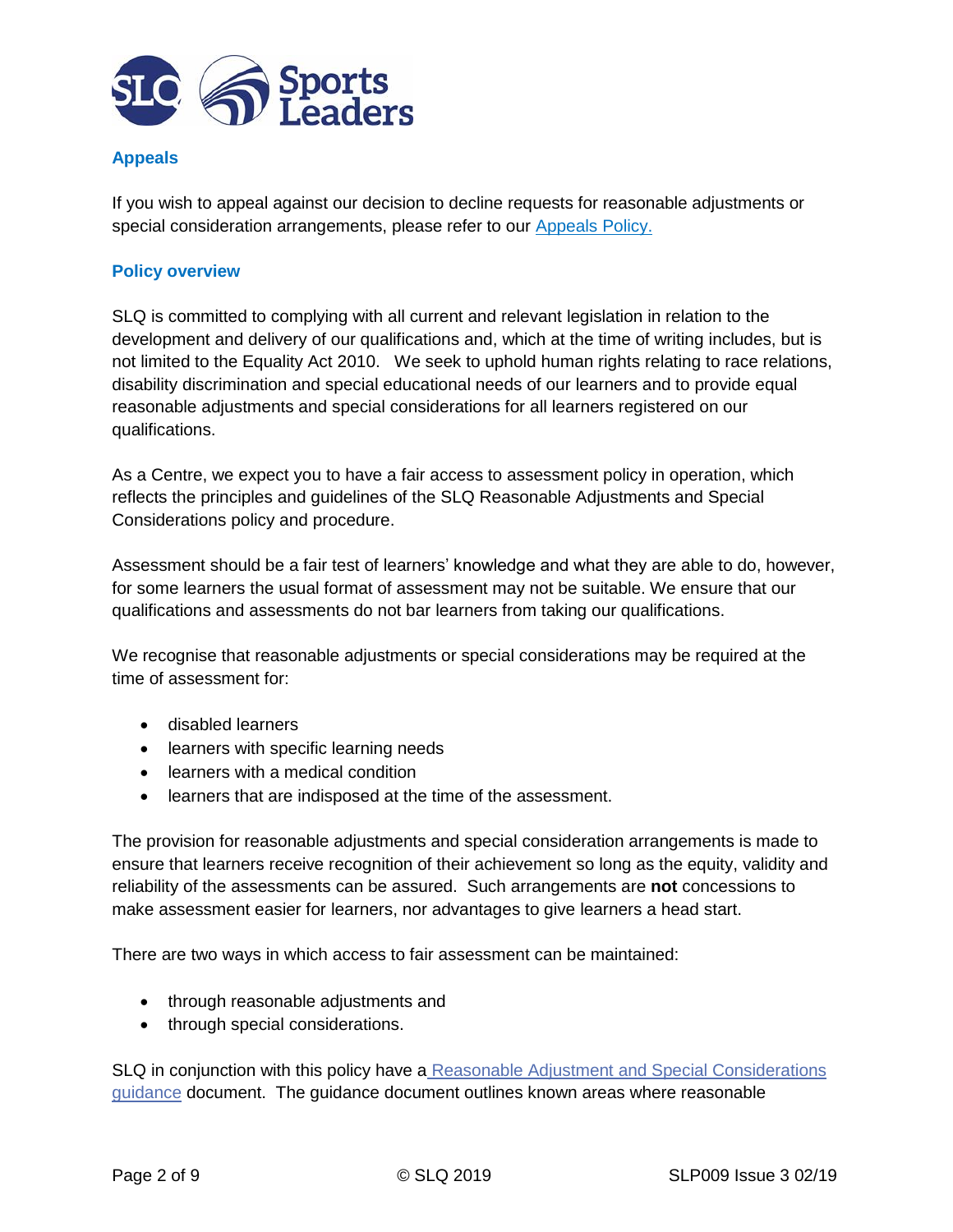

adjustment or special consideration are acceptable. If the Centre is still unsure they **must**  contact SLQ to discuss the best methods to use to ensure that the assessment is valid.

## **Process for requesting reasonable adjustments and/or special considerations**

If a Centre is making a request on behalf of its learners, it should complete a Reasonable Adjustments Request Form or a Special Consideration Request Form (see end of this policy) and in doing so supply relevant supporting information.

Learners can, in exceptional circumstances, make requests direct to SLQ by emailing [contact@sportsleaders.org](mailto:contact@sportsleaders.org) or phoning SLQ Head Office on 01908689180.

Requests for **reasonable adjustments** should be submitted no later than 20 working days before the assessment.

Requests for **special consideration** should be submitted no later than five working days after the assessment. Requests for special consideration may only be accepted after the results of assessment have been released in the following circumstances:

- application has been overlooked at the Centre and the oversight is confirmed by the Centre Course Manager
- medical evidence comes to light about a learner's condition, which demonstrates that the learner must have been affected by the condition at the time of the assessment, even though the problem revealed itself only after the assessment
- for onscreen assessments where results are immediately available.

If the application for special consideration is successful, the learner's performance will be reviewed in the light of available evidence. It should be noted that a successful application of special consideration will not necessarily change a learner's result.

#### **How SLQ will deal with requests**

We will aim to respond to all requests within five working days of receipt. If we are unable to respond in that time frame we will provide you with an estimated response date.

If the application for Reasonable adjustments or special considerations is rejected by SLQ, we will support you and your learners through consultation and will review your agreement to our Terms and Conditions as required. If a Centre disagrees with the decision made by SLQ, the Centre should follow the SLQ's Appeals policy and procedure.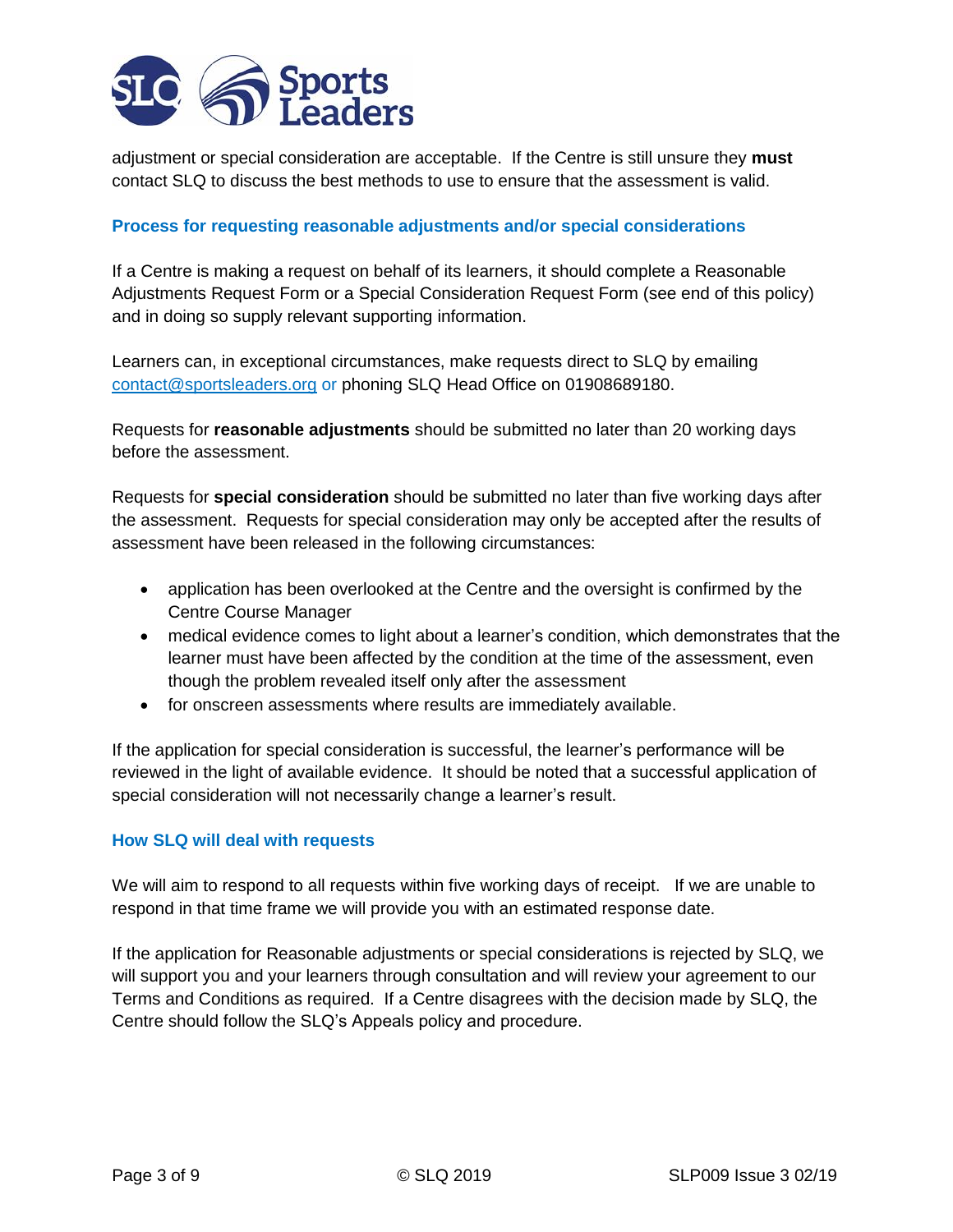

#### **Definition of reasonable adjustments**

A reasonable adjustment is any action that helps to reduce the barriers to accessing assessment that a disabled person may face and places that learner at a substantial disadvantage in the assessment situation. They are made to an assessment for a qualification to enable a disabled learner to demonstrate his or her knowledge, skills and understanding of the levels of attainment required by the specification for that qualification.

Reasonable adjustments must not affect the integrity of what needs to be assessed, but may involve:

- changing usual assessment arrangements, for example allowing a learner extra time to complete the assessment activity
- adapting assessment materials, such as providing materials in Braille
- providing assistance during assessment, such as a sign language interpreter or a reader
- re-organising the assessment area, such as removing visual stimuli for an autistic learner
- changing the assessment method, for example from a written assessment to a spoken assessment
- using assistive technology, such as screen reading, or voice activated software
- providing the mechanism to enable different colour backgrounds to screens for onscreen assessments or asking for permission for copying to different coloured paper for paperbased assessments
- providing and allowing different coloured transparencies with which to view assessment papers

Reasonable adjustments are approved or set in place before the assessment activity takes place. They constitute an arrangement to give the learner access to the programme. The use of a reasonable adjustment will not be taken into consideration during the assessment of a learner's work.

SLQ and Qualification Centre's are only required by law to do what is 'reasonable' in terms of giving access. What is reasonable will depend on the individual circumstances, cost implications and the practicality and effectiveness of the adjustment.

Other factors, such as the need to maintain competence standards and health and safety, will also be taken into consideration.

# **Definition of special considerations**

Special consideration can be applied after an assessment if there was a reason the learner may have been disadvantaged during the assessment.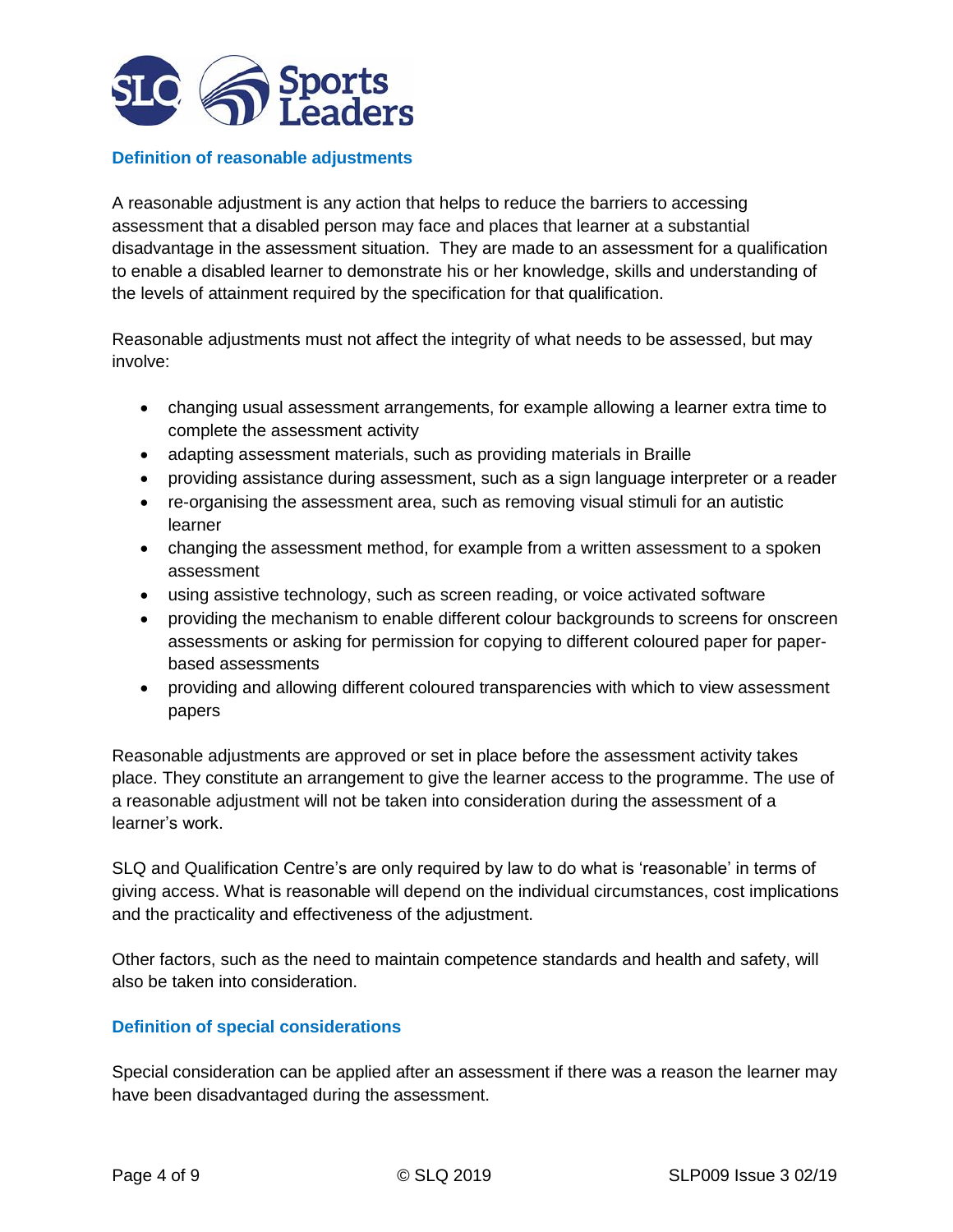

For example, special consideration could apply to a learner who had temporarily experienced:

- an illness or injury
- some other event outside of their control and which has had, or is likely to have had, a material effect on that learner's ability to take an assessment or demonstrate his or her level of attainment in an assessment.

Special consideration should not give the learner an unfair advantage, neither should its use cause the user of the certificate to be misled regarding a learner's achievements. The learner's result must reflect his / her achievement in the assessment and not necessarily his / her potential ability.

Special consideration, if successful, may result in a small post-assessment adjustment to the mark of the learner. The size of the adjustment will depend on the circumstances and reflect the disadvantage faced by the learner.

Centre's should note that

- where an assessment requires the learner to demonstrate practical competence or where criteria have to be met fully, or in the case of qualifications that confer a Licence to Practise, it may not be possible to apply special consideration.
- in some circumstances, for example for on-demand assessments, it may be more appropriate to offer the learner an opportunity to take the assessment at a later date.

# **Contact us**

If you've any queries about the contents of the policy, please contact our Compliance Manager, Telephone: 01908 689180 or via email: [policies@slqskills.org](mailto:policies@slqskills.org) or via post to: 24 Linford Forum, Rockingham Drive, Linford Wood, Milton Keyes, MK14 6LY.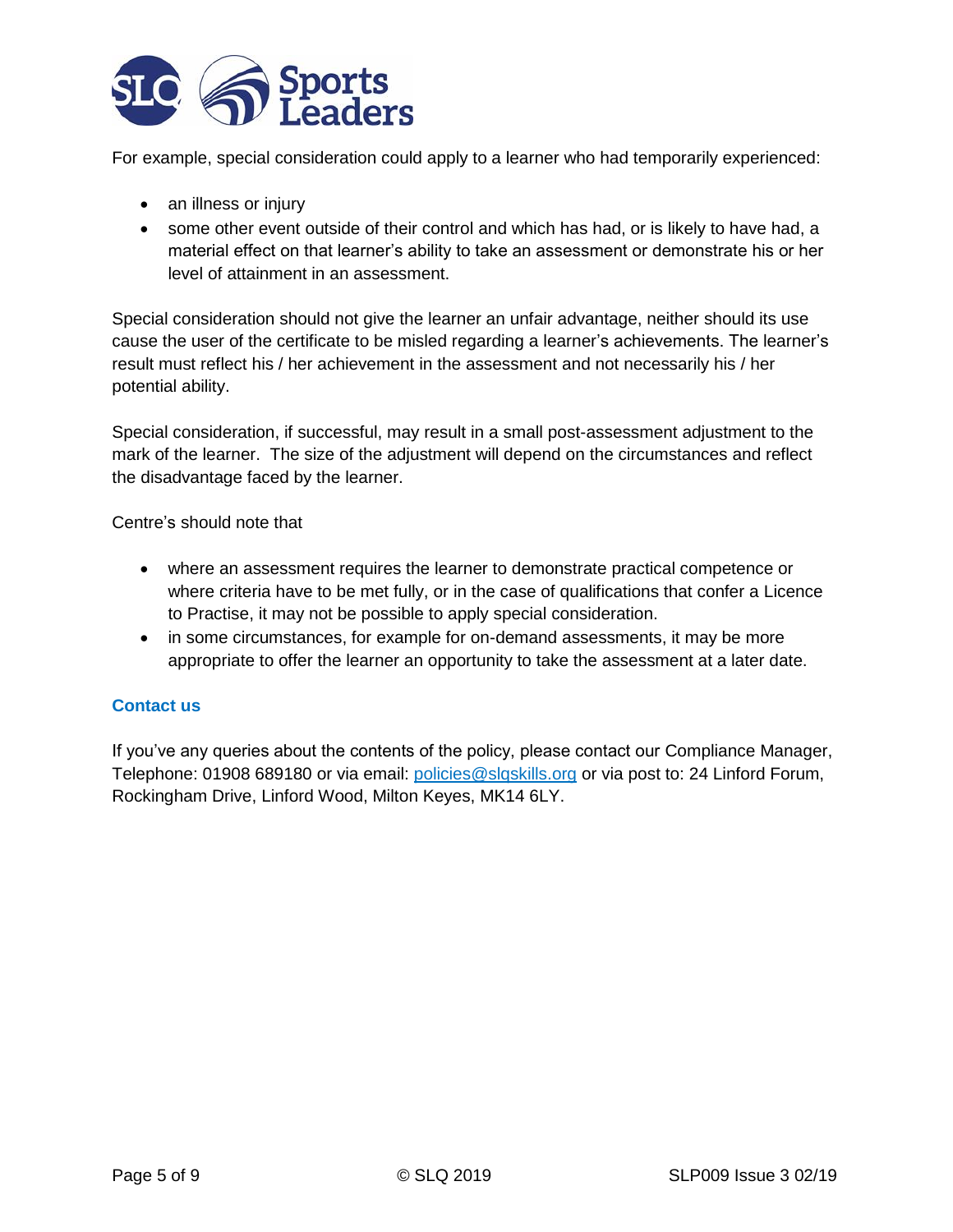

# **Please complete all fields and submit the form 20 working days before of the assessment date**

| <b>Centre No</b>                                                                                                     |  |  | <b>Centre name</b>                                                                                        |             |  |  |
|----------------------------------------------------------------------------------------------------------------------|--|--|-----------------------------------------------------------------------------------------------------------|-------------|--|--|
| <b>Learner No</b>                                                                                                    |  |  | Learner name                                                                                              |             |  |  |
| <b>Qualification Title the</b>                                                                                       |  |  |                                                                                                           |             |  |  |
| learner is registered on                                                                                             |  |  |                                                                                                           |             |  |  |
| <b>Learning Outcome(s)</b><br>(or unit title if Reasonable Adjustments required for all Learning Outcomes in a unit) |  |  |                                                                                                           |             |  |  |
|                                                                                                                      |  |  |                                                                                                           |             |  |  |
|                                                                                                                      |  |  |                                                                                                           |             |  |  |
|                                                                                                                      |  |  |                                                                                                           |             |  |  |
|                                                                                                                      |  |  |                                                                                                           |             |  |  |
|                                                                                                                      |  |  |                                                                                                           |             |  |  |
|                                                                                                                      |  |  |                                                                                                           |             |  |  |
| <b>Reason for application</b>                                                                                        |  |  |                                                                                                           |             |  |  |
| <b>Access arrangement</b>                                                                                            |  |  |                                                                                                           |             |  |  |
| requested                                                                                                            |  |  |                                                                                                           |             |  |  |
| Please provide details                                                                                               |  |  |                                                                                                           |             |  |  |
| of supporting                                                                                                        |  |  |                                                                                                           |             |  |  |
| evidence. This may                                                                                                   |  |  |                                                                                                           |             |  |  |
| include:                                                                                                             |  |  |                                                                                                           |             |  |  |
| The Centre's                                                                                                         |  |  |                                                                                                           |             |  |  |
| assessment of the                                                                                                    |  |  |                                                                                                           |             |  |  |
| learner's needs                                                                                                      |  |  |                                                                                                           |             |  |  |
| <b>History of</b><br>$\bullet$                                                                                       |  |  |                                                                                                           |             |  |  |
| provision for the                                                                                                    |  |  |                                                                                                           |             |  |  |
| learner within the                                                                                                   |  |  |                                                                                                           |             |  |  |
| <b>Centre</b>                                                                                                        |  |  |                                                                                                           |             |  |  |
| <b>Medical certificate</b>                                                                                           |  |  |                                                                                                           |             |  |  |
| <b>Psychological or</b><br>$\bullet$                                                                                 |  |  |                                                                                                           |             |  |  |
| other professional                                                                                                   |  |  |                                                                                                           |             |  |  |
| assessment report                                                                                                    |  |  |                                                                                                           |             |  |  |
| For incomplete controlled assessments/coursework/practical                                                           |  |  | Result                                                                                                    | % completed |  |  |
| assessments, indicate result and percentage of work completed.                                                       |  |  |                                                                                                           |             |  |  |
| Attach a breakdown of results to this form. Centres must not                                                         |  |  |                                                                                                           |             |  |  |
| enhance marks themselves.                                                                                            |  |  |                                                                                                           |             |  |  |
| Declaration: I am satisfied that the information provided on this form is accurate. I fully support the              |  |  |                                                                                                           |             |  |  |
|                                                                                                                      |  |  | application and confirm that the learner is/will be appropriately entered for the course(s) concerned and |             |  |  |
| will be able to demonstrate the assessment objectives required by the specification.                                 |  |  |                                                                                                           |             |  |  |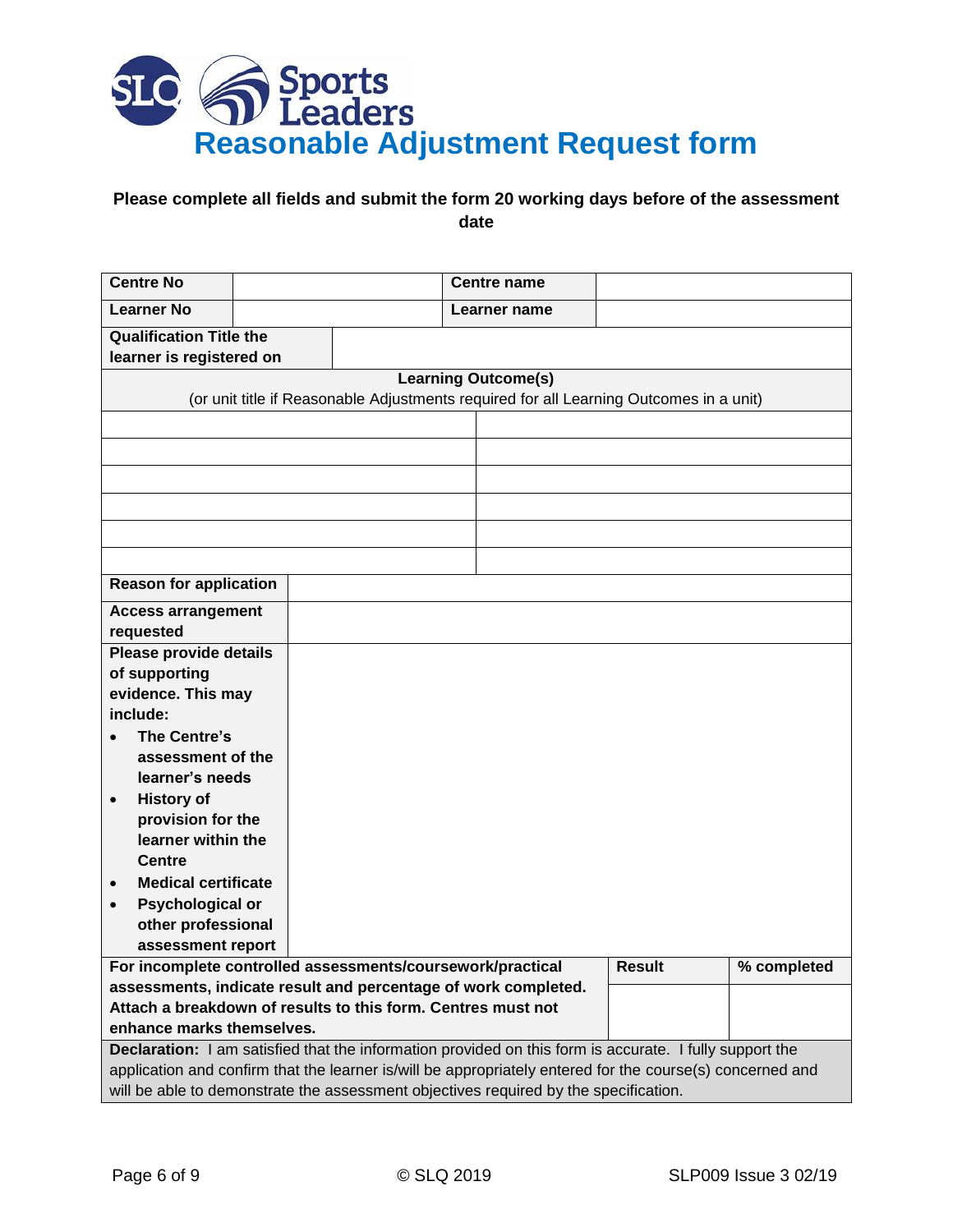

| <b>EUCLULE</b>               |             |  |
|------------------------------|-------------|--|
| <b>Centre Course Manager</b> | <b>Date</b> |  |
| Name (Please print)          |             |  |
| <b>Signature</b>             |             |  |
| For office use               |             |  |

#### **Notes on the completion of the Reasonable Adjustment Form**

- 1. SLQ has designed this form to ensure that it is easy to understand and complete. However, we have provided some additional guidance for key fields below.
- 2. A separate form should normally be completed for each learner, for each qualification, listing all units/components affected in the same specification.
- 3. In the box Reason for application, please state precisely the nature of the disability or indisposition and its effects in relation to the assessment (e.g. cerebral palsy affecting movement of hands).
- 4. The Centre is advised, wherever possible, to consult a specialist advisory service or other external service on the most appropriate arrangements for the learners concerned and then consider their advice in the light of the course specifications.
- 5. Please specify any information/evidence enclosed with the application which will assist understanding of the case. Medical or other appropriate evidence will not always be required but must be provided for cases that the Centre Course Manager is unable to verify to the satisfaction of the awarding organisation.
- 6. The Centre Course Manager must support an application for it to be accepted.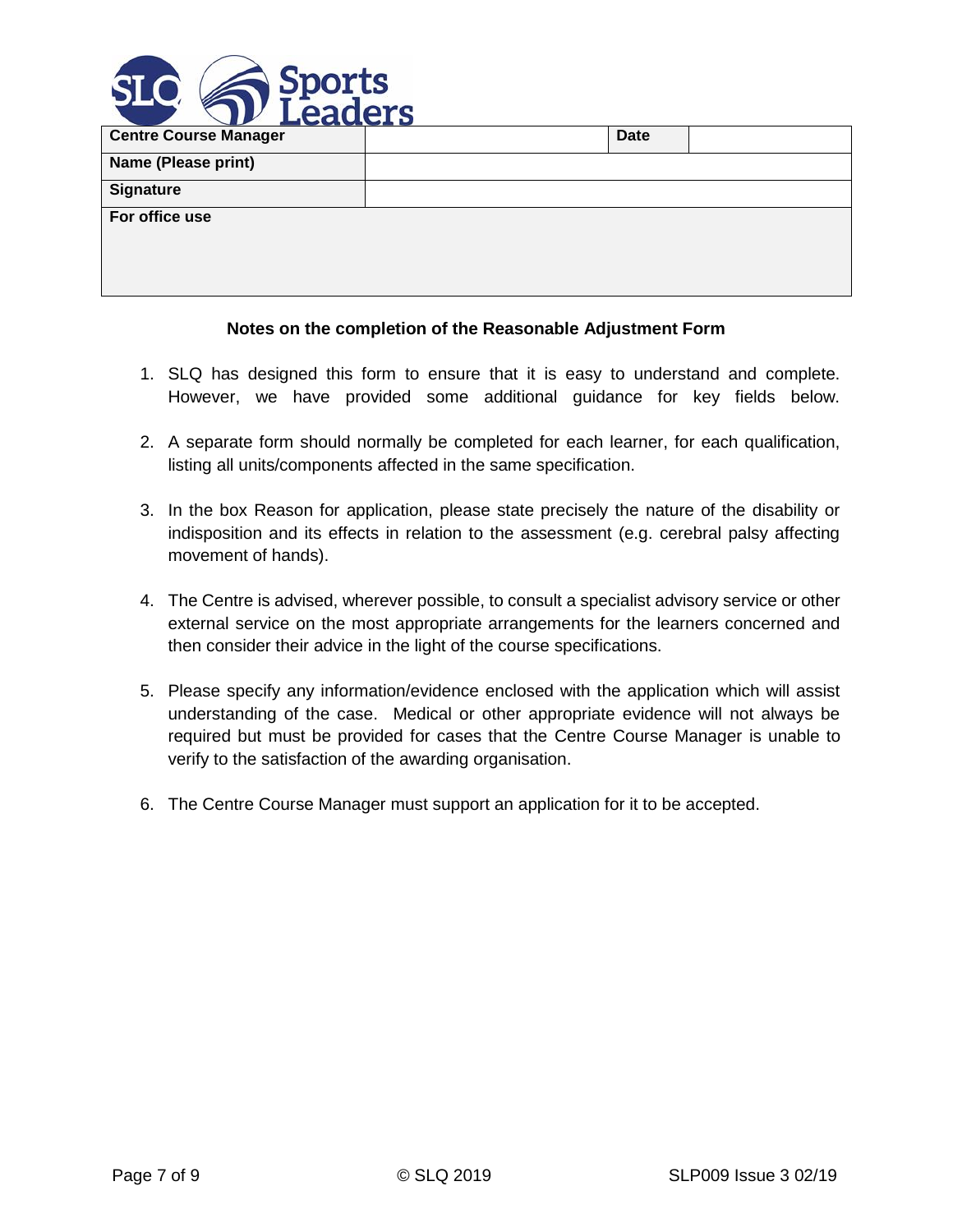

# **Please complete all fields and submit the form within 5 working days after the assessment**

| <b>Centre No</b>                                                                                         |  |  |  | <b>Centre name</b>    |                           |                            |             |                                      |
|----------------------------------------------------------------------------------------------------------|--|--|--|-----------------------|---------------------------|----------------------------|-------------|--------------------------------------|
| <b>Learner No</b>                                                                                        |  |  |  | Learner name          |                           |                            |             |                                      |
| <b>Qualification Title the</b>                                                                           |  |  |  |                       |                           |                            |             |                                      |
| learner is registered on                                                                                 |  |  |  |                       |                           |                            |             |                                      |
| Unit Title(s) or Learning Outcome(s)                                                                     |  |  |  | Date of<br>assessment |                           | Did not take<br>assessment |             | Was assessed<br>but<br>disadvantaged |
|                                                                                                          |  |  |  |                       |                           |                            |             |                                      |
|                                                                                                          |  |  |  |                       |                           |                            |             |                                      |
|                                                                                                          |  |  |  |                       |                           |                            |             |                                      |
|                                                                                                          |  |  |  |                       |                           |                            |             |                                      |
|                                                                                                          |  |  |  |                       |                           |                            |             |                                      |
|                                                                                                          |  |  |  |                       |                           |                            |             |                                      |
|                                                                                                          |  |  |  |                       |                           |                            |             |                                      |
| Date problem begun                                                                                       |  |  |  |                       | Is problem<br>continuing? |                            | Yes/No      |                                      |
| <b>Summarise adverse</b>                                                                                 |  |  |  |                       |                           |                            |             |                                      |
| circumstances                                                                                            |  |  |  |                       |                           |                            |             |                                      |
| affecting examination/                                                                                   |  |  |  |                       |                           |                            |             |                                      |
| assessment                                                                                               |  |  |  |                       |                           |                            |             |                                      |
| performance                                                                                              |  |  |  |                       |                           |                            |             |                                      |
| controlled assessment                                                                                    |  |  |  |                       |                           |                            |             |                                      |
| or coursework. (N.B.                                                                                     |  |  |  |                       |                           |                            |             |                                      |
| "See attached" will                                                                                      |  |  |  |                       |                           |                            |             |                                      |
| NOT suffice.)                                                                                            |  |  |  |                       |                           |                            |             |                                      |
| <b>What current</b>                                                                                      |  |  |  |                       |                           |                            |             |                                      |
| medical/psychological                                                                                    |  |  |  |                       |                           |                            |             |                                      |
| evidence is attached                                                                                     |  |  |  |                       |                           |                            |             |                                      |
| For incomplete controlled assessments/coursework/practical                                               |  |  |  | <b>Result</b>         |                           |                            | % completed |                                      |
| assessments, indicate result and percentage of work completed.                                           |  |  |  |                       |                           |                            |             |                                      |
| Attach a breakdown of results to this form. Centres must not                                             |  |  |  |                       |                           |                            |             |                                      |
| enhance marks themselves.                                                                                |  |  |  |                       |                           |                            |             |                                      |
| Declaration: I am satisfied that the information provided is accurate and fully support the application. |  |  |  |                       |                           |                            |             |                                      |
| <b>Centre Course Manager</b>                                                                             |  |  |  |                       |                           | <b>Date</b>                |             |                                      |
| Name (Please print)                                                                                      |  |  |  |                       |                           |                            |             |                                      |
| <b>Signature</b>                                                                                         |  |  |  |                       |                           |                            |             |                                      |